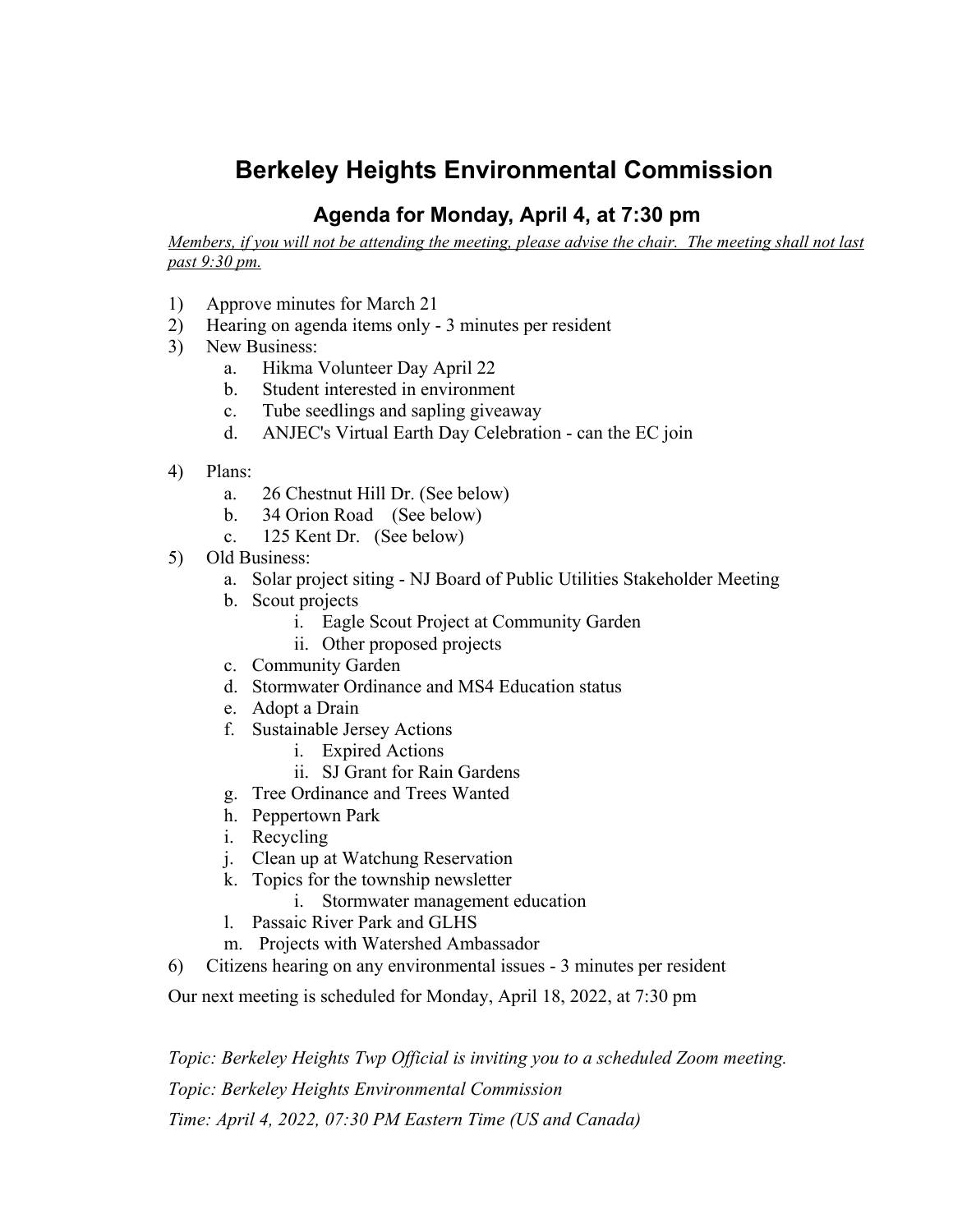*Join Zoom Meeting https://zoom.us/j/3575747364*

*Meeting ID:*

*One tap mobile*

*+13017158592,,3575747364# US (Washington DC)*

*+13126266799,,3575747364# US (Chicago)*

*Dial by your location*

*+1 301 715 8592 US (Washington DC) +1 312 626 6799 US (Chicago) +1 929 205 6099 US (New York) +1 253 215 8782 US (Tacoma) +1 346 248 7799 US (Houston) +1 669 900 6833 US (San Jose) Meeting ID: 357 574 7364*

*Find your local number: <https://zoom.us/u/aeoxvl6QP5>*

# **Subject: 26 Chestnut Hill Drive, Block 3805 , Lot 14 , Zone R-20**

## **Findings of Fact:**

 $\sim$ 

- 7) Applicant proposes one-story addition to rear of the building with porch, deck, basement and walkway.
- 8) Groundwater recharge is apparently 6 to 12 inches a year.
- 9) Site is apparently not in a flood zone, riparian zone or wetlands.
- 10) Slope is apparently 3 to 8 percent

**\_\_\_\_\_\_\_\_\_\_\_\_\_\_\_\_\_\_\_\_\_\_\_\_\_\_\_\_\_**

| Coverage (from 5.b., Page 1)<br>d.                         |                  | Maximum Allowed |           |
|------------------------------------------------------------|------------------|-----------------|-----------|
| Existing structures (Item 1/sq.ft. of lot)                 | i4.ol            | R-15/20 Zone    | R-10 Zone |
| Existing accessory items (Item 4/sq.ft.of lot)             | percent<br>13.75 | 15%             | 20%       |
|                                                            | percent          | 10%             | 10%       |
| Total existing lot coverage                                | 27.76<br>percent | 25%             | 30%       |
| Total existing impervious (Item 1 + Item 4/sq. ft. of lot) | 27.76<br>percent |                 |           |
| Proposed structures (Items 1 + 2/sq .ft. of lot)           | l7.31            | 25%             | 30%       |
|                                                            | percent          | 15%             | 20%       |
| Proposed accessory items (Items 4 + 5/sq. ft. of lot)      | Ι4∹<br>percent.  | 10%             | 10%       |
| Total proposed lot coverage                                | 32.04<br>percent |                 |           |
| Total proposed impervious (Items 1+2+4+5/sq. ft. of lot)   | 32.04            | 25%             | 30%       |
|                                                            | percent          | 25%             | 30%       |

- 11) General Construction and Design & Grounds and Landscaping Considerations are included
- 12) No mention is made of trees.
- 13) No proposal for stormwater runoff has been submitted.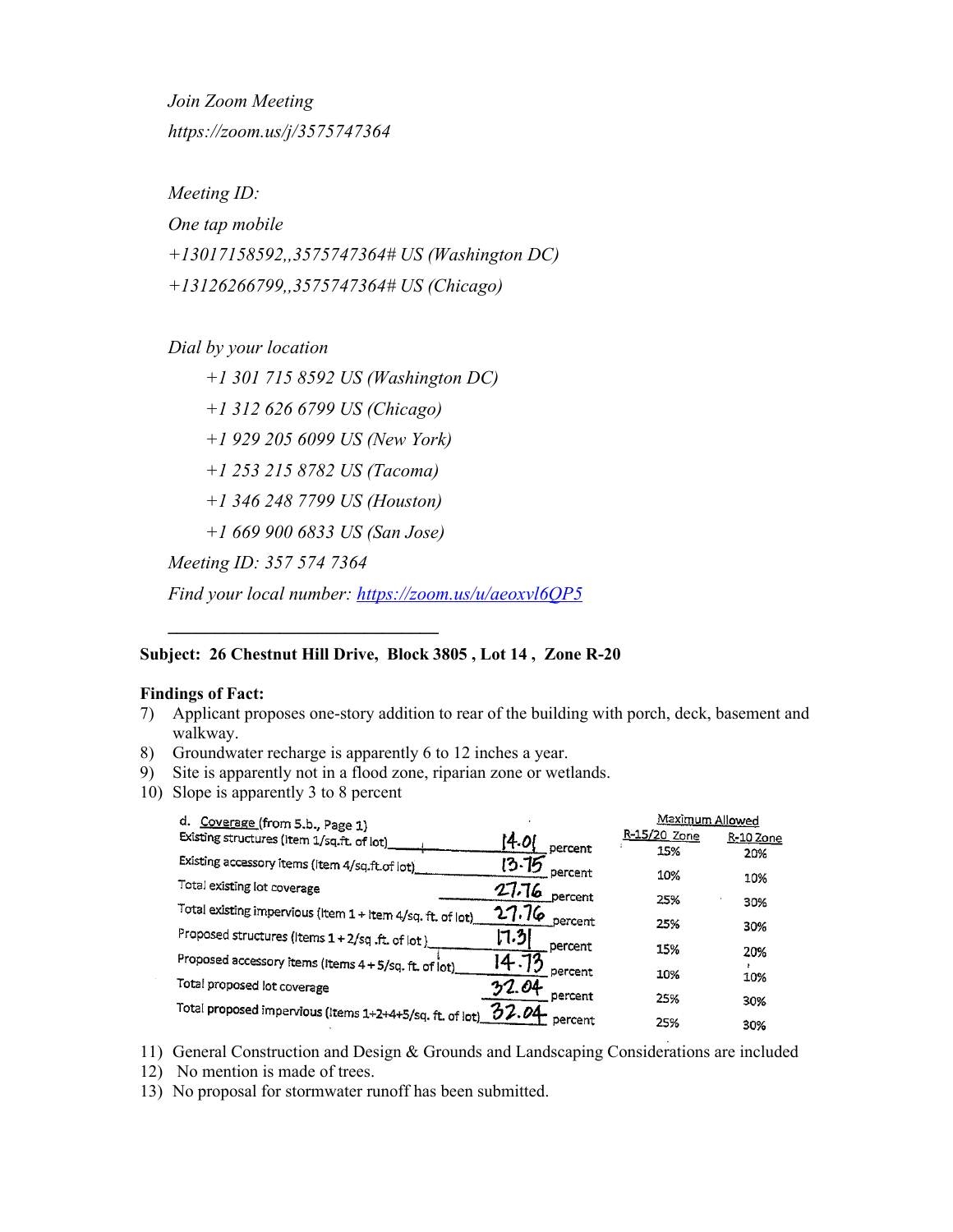- 14) On March 2, 2020 the New Jersey Department of Environmental Protection published amendments to the Stormwater Management Rules, N.J.A.C. 7:8, for purposes of replacing the existing requirements.
- 15) DEP's new rules require green infrastructure to reduce pollution and flooding from stormwater runoff. The Commission supports the NJ DEP's finding that the loss of groundwater recharge can adversely impact the health of streams and wetlands and the yield of water supply wells. Wherever possible, the Commission recommends retaining stormwater runoff by allowing it to recharge on site.

#### **Recommendations:**

- 16) Given that the total proposed impervious coverage exceeds the maximum allowed, the Commission recommends that the application as submitted be rejected.
- 17) Should the Board decide to approve the application, the Commission recommends retaining stormwater runoff on the property with green infrastructure, including Grass Swale, (2)Green Roof, (3)Pervious Paving System, (4)Small-Scale Bioretention Basin / Rain Gardens
- 18) Disconnect any downspouts or sump pumps from the street and connect them to rain gardens or vegetative swales. Information on rain gardens can be found at [http://water.rutgers.edu/Rain\\_Gardens/RGWebsite/rginfo.html.](http://water.rutgers.edu/Rain_Gardens/RGWebsite/rginfo.html)
- 19) The use of cisterns and drywells may be allowed only where the other listed methods cannot meet the requirements for retaining stormwater runoff.
- 20) A comprehensive stormwater plan should be reviewed and approved by the Township Engineer.
- 21) If trees are to be removed, the applicant shall apply for a permit.

### **Subject: 34 Orion Rd, Block 3401, Lot 22 , Zone R-20**

#### **Findings of Fact:**

- 22) Applicant proposes an in-ground pool with patio, retaining walls and fencing.
- 23) Groundwater recharge appears to be from 6 to more than 12 inches a year.
- 24) Site does not appear to be in a flood zone, riparian zone or wetlands.
- 25) Slope is apparently between 3 and 8 percent.

 $\mathcal{L} = \{ \mathcal{L} \}$ 

|                                                                               | Maximum Allowed |           |
|-------------------------------------------------------------------------------|-----------------|-----------|
| Lot Coverage (from 5.b., Page 1)                                              |                 | R-10 Zone |
| 13.23<br>Existing buildings/structures (Item 1/sq.ft. of lot)<br>percent      | 5%-             | 20%       |
| 10年0<br>Existing Other coverage (Item 4/sq.ft.of lot)_<br>percent             | 10%             | 10%       |
| 23.63<br>Total existing lot coverage (Item 7/sq. ft. of lot)_<br>percent      | 25%             | 30%       |
| Proposed buildings/structures (Item 3/sq.ft. of lot ) $1, 2, 8, 2$<br>percent | 15%             | 20%       |
| Proposed Other coverage (Item 6/sq. ft. of lot)_<br>percent                   | 10%             | 10%       |
| Total proposed lot coverage (Item 8/sq. ft. of lot) 324, 98<br>percent        | 25%             | 30%       |

- 26) General Construction and Design & Grounds and Landscaping Considerations are included
- 27) The zoning officer notes trees are marked for removal.
- 28) Stormwater management for excess impervious surface is proposed.
- 29) On March 2, 2020 the New Jersey Department of Environmental Protection published amendments to the Stormwater Management Rules, N.J.A.C. 7:8, for purposes of replacing the existing requirements.
- 30) DEP's new rules require green infrastructure to reduce pollution and flooding from stormwater runoff. The Commission supports the NJ DEP's finding that the loss of groundwater recharge can adversely impact the health of streams and wetlands and the yield of water supply wells. Wherever possible, the Commission recommends retaining stormwater runoff by allowing it to recharge on site.

#### **Recommendations:**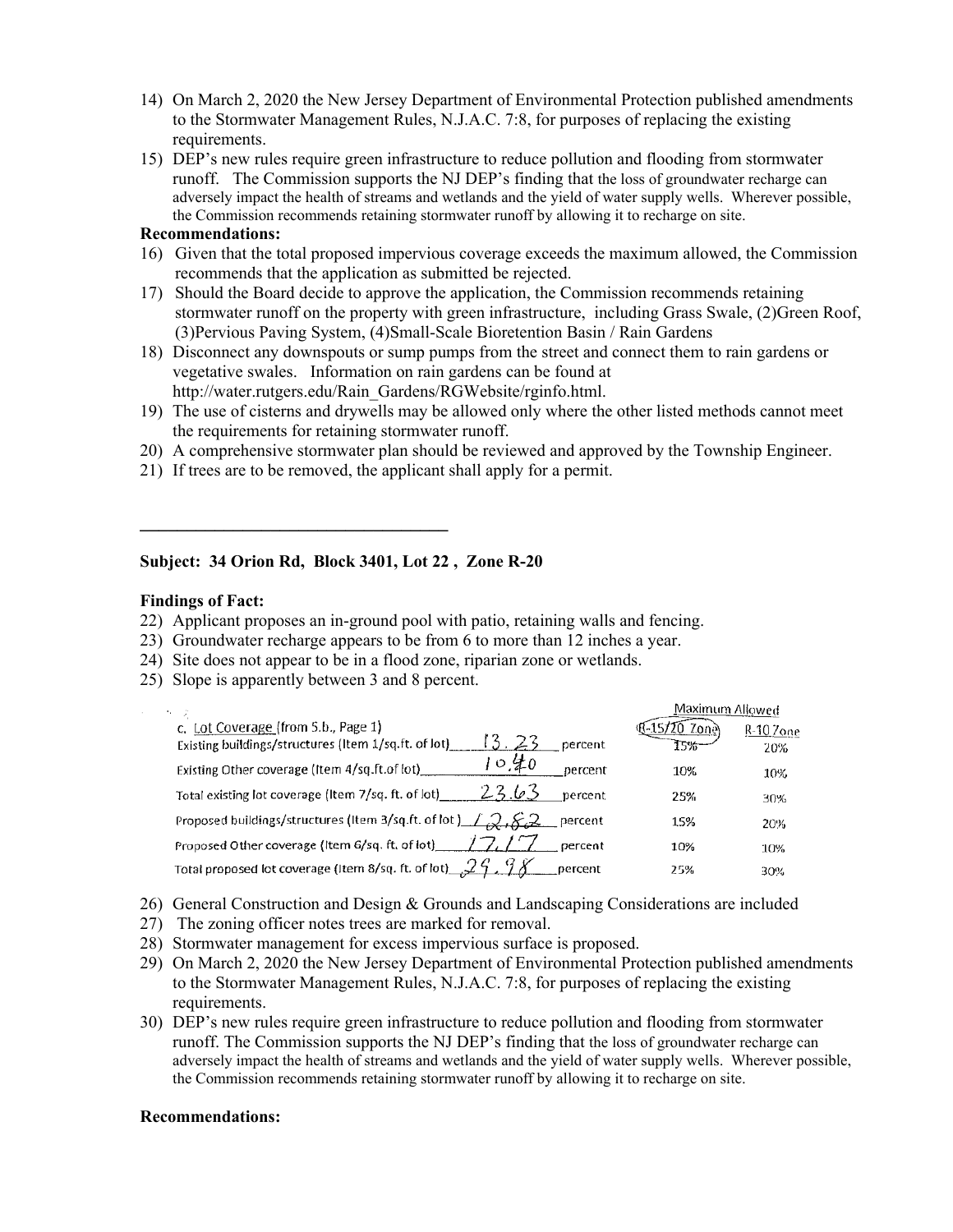- 31) Given that the total proposed impervious coverage exceeds the maximum allowed, the Commission recommends that the application as submitted be rejected. The Commission recommends retaining stormwater runoff on the property with green infrastructure, including Grass Swale, (2)Green Roof, (3)Pervious Paving System, (4)Small-Scale Bioretention Basin / Rain Gardens
- 32) Disconnect any downspouts or sump pumps from the street and connect them to rain gardens or vegetative swales. Information on rain gardens can be found at [http://water.rutgers.edu/Rain\\_Gardens/RGWebsite/rginfo.html.](http://water.rutgers.edu/Rain_Gardens/RGWebsite/rginfo.html)
- 33) The use of cisterns and drywells may be allowed only where the other listed methods cannot meet the requirements for retaining stormwater runoff.
- 34) A comprehensive stormwater plan should be reviewed and approved by the Township Engineer.

#### **Subject: 125 Kent Drive, Block 2061, Lot 2.02 , Zone R-20**

 $\mathcal{L} = \{ \mathcal{L} \}$ 

#### **Findings of Fact:**

- 35) Applicant proposes to install an in-ground pool and patio.
- 36) Groundwater recharge is apparently from 6 inches to more than 12 inches.
- 37) Site is apparently not in a flood zone, riparian zone or wetlands.
- 38) Slope is apparently 8 to 15 %.

| .                                                                                                                        |                     | Maximum Allowed  |  |
|--------------------------------------------------------------------------------------------------------------------------|---------------------|------------------|--|
| c. Lot Coverage (from 5.b., Page 1)<br>8. v8<br>Existing buildings/structures (Item 1/sq.ft. of lot)<br>percent          | R-15/20 Zone<br>15% | R-10 Zone<br>20% |  |
| 20<br>percent<br>Existing Other coverage (Item 4/sq.ft.of lot)                                                           | 10%                 | 10%              |  |
| Total existing lot coverage (Item 7/sq. ft. of lot)_<br>percent                                                          | 25%                 | 30%              |  |
| Proposed buildings/structures (Item 3/sq.ft. of lot ) $\frac{1}{2}$ $\frac{1}{2}$ $\frac{1}{2}$ $\frac{1}{2}$<br>percent | 15%                 | 20%              |  |
| 90<br>percent $\mathbf{r}$<br>Proposed Other coverage (Item 6/sq. ft. of lot)_____<br>$\angle$ $\omega$                  | 10%                 | 10%              |  |
| Total proposed lot coverage (Item 8/sq. ft. of lot)_<br>percent                                                          | 25%                 | 30%              |  |

39) General Construction and Design & Grounds and Landscaping Considerations are included.

- 40) Trees apparently will not be removed.
- 41) Stormwater management for excess impervious surface is proposed. It is not clear how the infiltration trench is to function. Is the lawn to be sloped so that rainwater from the lawn flows into the infiltration trench?
- 42) On March 2, 2020 the New Jersey Department of Environmental Protection published amendments to the Stormwater Management Rules, N.J.A.C. 7:8, for purposes of replacing the existing requirements.
- 43) DEP's new rules require green infrastructure to reduce pollution and flooding from stormwater runoff. The Commission supports the NJ DEP's finding that the loss of groundwater recharge can adversely impact the health of streams and wetlands and the yield of water supply wells. Wherever possible, the Commission recommends retaining stormwater runoff by allowing it to recharge on site.

#### **Recommendations:**

- 44) The Commission recommends retaining stormwater runoff both on the front and back of the property with green infrastructure, including Grass Swale, (2)Green Roof, (3)Pervious Paving System, (4)Small-Scale Bioretention Basin / Rain Gardens.
- 45) Disconnect any downspouts or sump pumps from the street and connect them to rain gardens or vegetative swales. Information on rain gardens can be found at [http://water.rutgers.edu/Rain\\_Gardens/RGWebsite/rginfo.html.](http://water.rutgers.edu/Rain_Gardens/RGWebsite/rginfo.html)
- 46) The use of cisterns and drywells may be allowed only where the other listed methods cannot meet the requirements for retaining stormwater runoff.